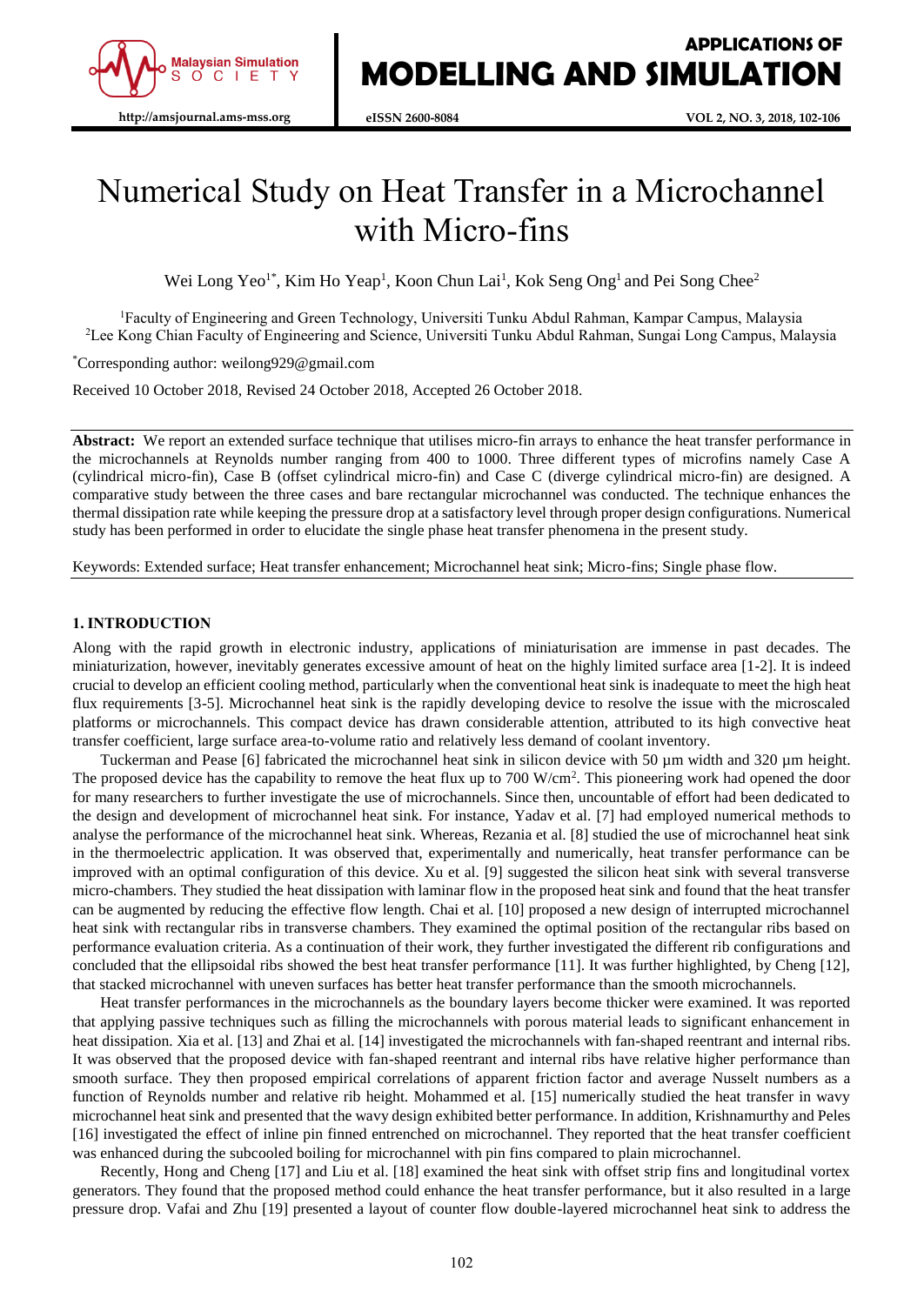pressure drop issue. It was found to significantly reduce the pressure drop, but meanwhile, relatively increase the temperature as compared to the single-layered heat sink. Xie et al. [20] observed the double-layer wavy microchannel heat sink had lower pressure drop and better heat transfer performance compared to the single layer. In another work, they numerically compared the performances of those heat sinks with counter and parallel-flow. For better heat dissipation, they suggested that for low flow application, the parallel-flow arrangement was desirable; however, for the high flow application, counter flow arrangement was recommended [21]. It was evidenced that the constructal design in microchannel successfully augmented the heat transfer performance, however it also accompanied with considerable pressure drop penalty. As such, it is always in demand for an efficient microchannel heat sink design to enhance the heat transfer performance without jeopardising the pressure level. We therefore suggest an extended surface technique to enhance the heat transfer performance while keeping the pressure drop at a satisfactory level through proper design configurations. Numerical study has been performed in order to elucidate the single phase heat transfer phenomena in the present study.

## **2. MODELLING**

In this study, extended surface heat transfer enhancement technique was adopted. Three different configurations of microchannel heat sink with micro-fins; namely Case A (cylindrical micro-fin), Case B (offset cylindrical micro-fin) and Case C (diverge cylindrical micro-fin) were proposed and compared with the bare rectangular microchannel. Each of the configurations was designed based on increase the surface area of fluid contact to wall. Figure 1 shows the schematic diagrams of the microchannel heat sink, whereas the corresponding geometry parameters are subsequently depicted in Figure 2.



Figure 1. Different configurations of microchannel: (a) Bare rectangular microchannel (b) Case A (c) Case B and (d) Case C



Figure 2. Top views of the microchannel: (a) Bare, (b) Case A, (c) Case B and (d) Case C

| Parameter | Dimension (mm) |  |
|-----------|----------------|--|
| D         | 0.3            |  |
| $L_m$     | 0.5            |  |
| $G_{m1}$  | 0.05           |  |
| $G_{m2}$  | 0.05           |  |

| Table 1. The geometry dimension of the microchannel |  |  |
|-----------------------------------------------------|--|--|
|-----------------------------------------------------|--|--|

The overall dimensions of the microchannel are  $36 \times 0.5 \times 0.7$  mm<sup>3</sup> and the fin-to-fin distance (pitch of fins) is set as 3 mm. Table 1 tabulates the parameter dimension of the microchannel. In this numerical study, the dominant flow is in laminar flow and plain water was selected as working fluid. The inlet velocity was ranging from 0.689 to 1.607 m/s, which equivalent to  $400 \le Re \le 1000$ . Due to the symmetry geometry of microchannel, a single slice of microchannel was used for simulation instead of entire heat sink. The commercial software of Ansys Fluent 17.2 was employed and the third order MUSCL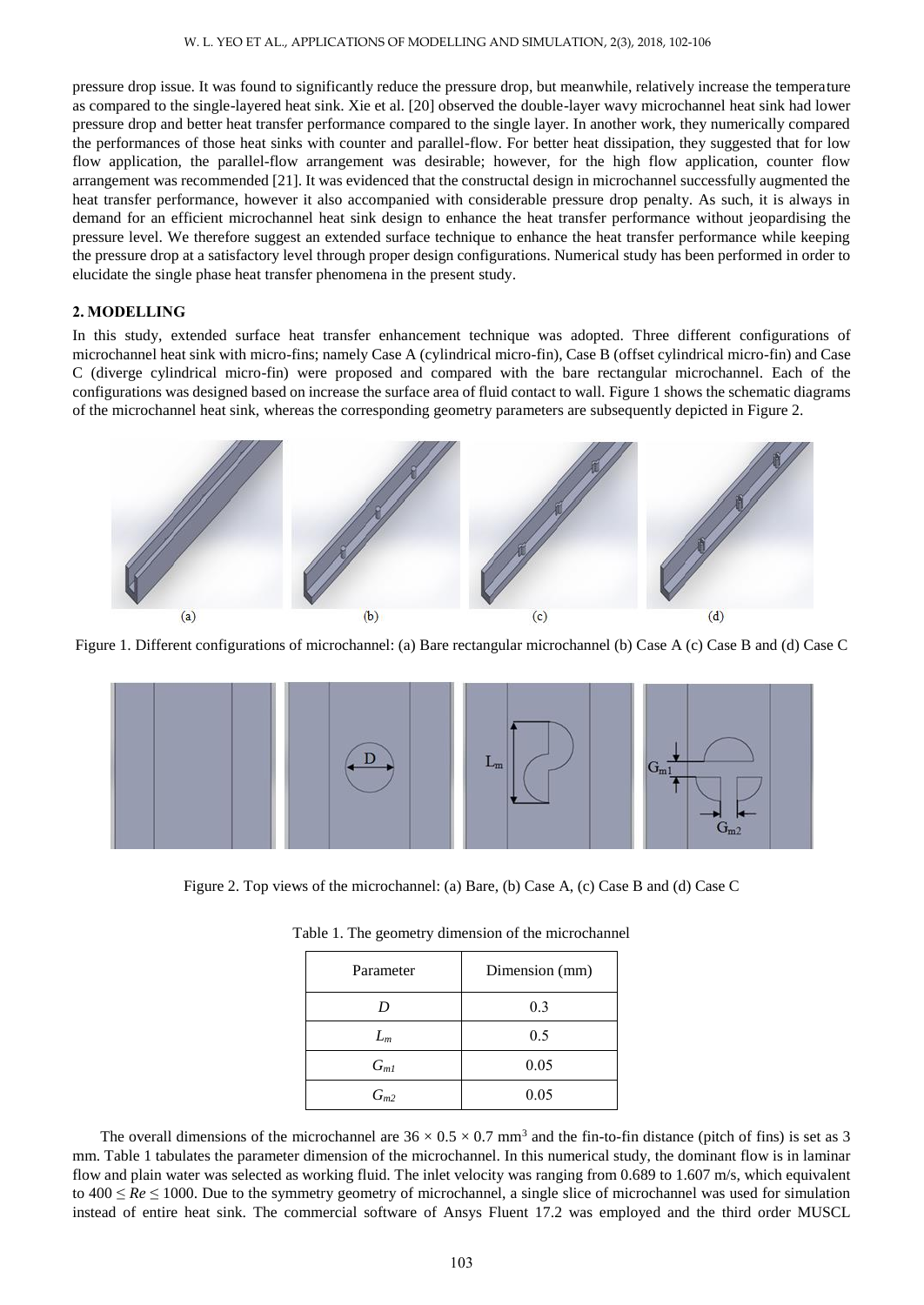(Monotonic Upstream Centered Scheme for conservation Laws) scheme was used for discretising the convective term in the momentum and energy conservation equations. Findings with the numerical model in this study were compared with the outcomes of [7] for validation.

# **3. RESULTS AND DISCUSSION**

Figure 3(a) compares the numerical findings of temperature with [7] at different Reynolds number (*Re*). Likewise, the comparison of pressure drop at the heat flux of  $100 \text{ W/cm}^2$  is presented in Figure 3(b). Good agreement of results can be seen. The velocity streamlines for all cases are shown in Figure 4 to give an insight of the heat transfer phenomena.



Figure 3. Comparison of (a) temperature with Re and (b) pressure drop with *Re* for plain microchannel



Figure 4. Velocity streamline at *Re* = 600 (a) Case A (b) Case B (c) Case C

Figure 5 shows the relationship between the temperatures with the Reynolds number. It is apparent that extended surface by micro-fin arrays (Cases A, B and C) significantly reduced the average interface temperature compared to the plain rectangular microchannel. An interesting phenomenon can be seen here is when the Reynolds number increases, the average interface temperature decreases. The maximum average temperature of case C reduced to 318K when Reynolds number equals to 1000. This can accredited to the increase of fluid velocity. When the Reynolds number increase, the fluid velocity increase as well, this mean there will be more fluid passing through the microchannel, thus, the better the heat transfer performance. Figure 6 depicts the variation of pressure drop with Reynolds number. It is worth noting that the pressure drop increases in all three cases as expected when compared to plain microchannel. Among all three cases, Case C owns the highest pressure drop. This is due to the large area of stagnation zone formed at the end of micro-fin. As the micro-fins located at the middle of the microchannel, the sudden contraction of flow area forces the core flow to squeeze to the side wall and a transverse flow produce simultaneously. The velocity of fluid drastically decreases at the micro-fins wake, hence, the laminar stagnation zone formed. However, the magnitude is still at an acceptable level. Considering the trade-off between heat dissipation performance and pressure drop, Case B design could be selected as an efficient design for better thermal management.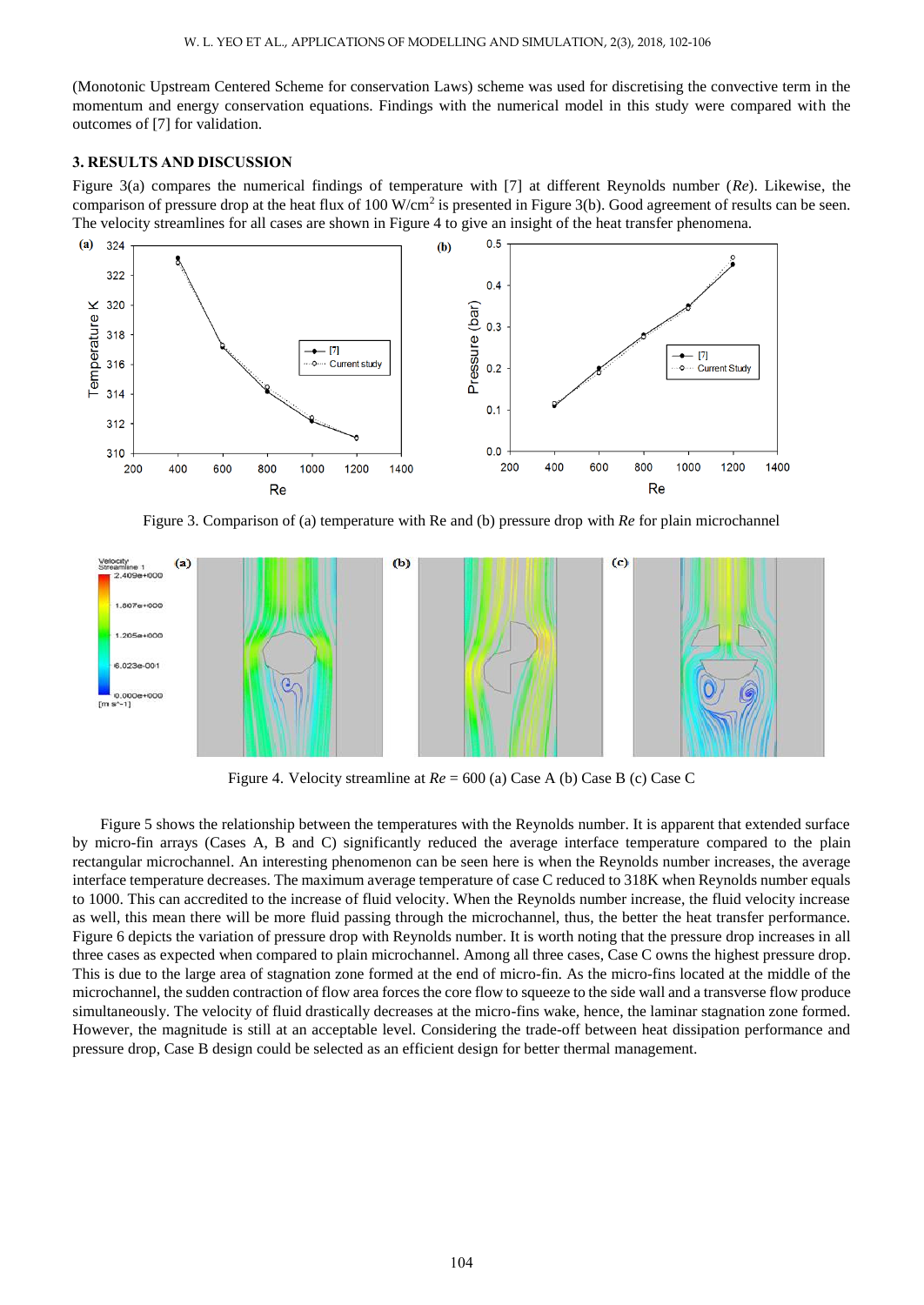

Figure 5. Temperature versus Reynolds number at heat flux 100W/cm<sup>2</sup>



Figure 6. Variation of pressure with Reynolds number at heat flux of 100 W/m<sup>2</sup>

#### **4. CONCLUSION**

It was found that the heat transfer performance in the microchannel could be enhanced with the cylindrical micro-fin, diverge cylindrical micro-fin and offset cylindrical micro-fin designs. Besides, the offset cylindrical micro-fin design resulted in a relative low pressure drop compared to the diverge cylindrical micro-fin, suggesting its feasibility to be employed for better thermal management.

#### **REFERENCES**

- [1] K. S. Ong, C. F. Tan, K. C. Lai, K. H. Tan and R. Singh, Thermal management of LED with vapor chamber and thermoelectric cooling, *2016 IEEE 37th International Electronics Manufacturing Technology Conference*, George Town, Malaysia, 2016, pp. 1–7.
- [2] K. C. Lai, C. F. Tan, K. S. Ong and K. E. Ng, Thermal field simulation of multi package LED module, *2015 International Symposium on Next-Generation Electronics*, Taipei, Taiwan, 2015, pp. 1–3.
- [3] K. S. Ong, C. F. Tan, K. C. Lai and K. H. Tan, Heat spreading and heat transfer coefficient with fin heat sink, *Applied Thermal Engineering*, 112, 1638–1647, 2017.
- [4] K. S. Ong, C. F. Tan and K. Lai, Methodological considerations of using thermoelectrics with fin heat sinks for cooling applications, *Applied Sciences*, 7(2), 1–11, 2017.
- [5] K. S. Ong, P. L. Haw, K. C. Lai and K. H. Tan, Vapor chamber with hollow condenser tube heat sink, *AIP Conference Proceedings*, 1828, 020018, 2017.
- [6] D. B. Tuckerman and R. F. W. Pease, High performance heat sinking for VLSI, *IEEE Electron Device Letters*, 2(5), 126– 129, 1981.
- [7] V. Yadav, K. Baghel, R. Kumar and S. T. Kadam, Numerical investigation of heat transfer in extended surface microchannels, *International Journal of Heat and Mass Transfer*, 93, 612–622, 2016.
- [8] A. Rezania, L. A. Rosendahl and S. J. Andreasen, Experimental investigation of thermoelectric power generation versus coolant pumping power in a microchannel heat sink, *International Communications in Heat and Mass Transfer*, 39(8), 1054–1058, 2012.
- [9] J. L. Xu, Y. H. Gan, D. C. Zhang and X. Li, Microscale heat transfer enhancement using thermal boundary layer redeveloping concept, *International Journal of Heat and Mass Transfer*, 48(9), 1662–1674, 2005.